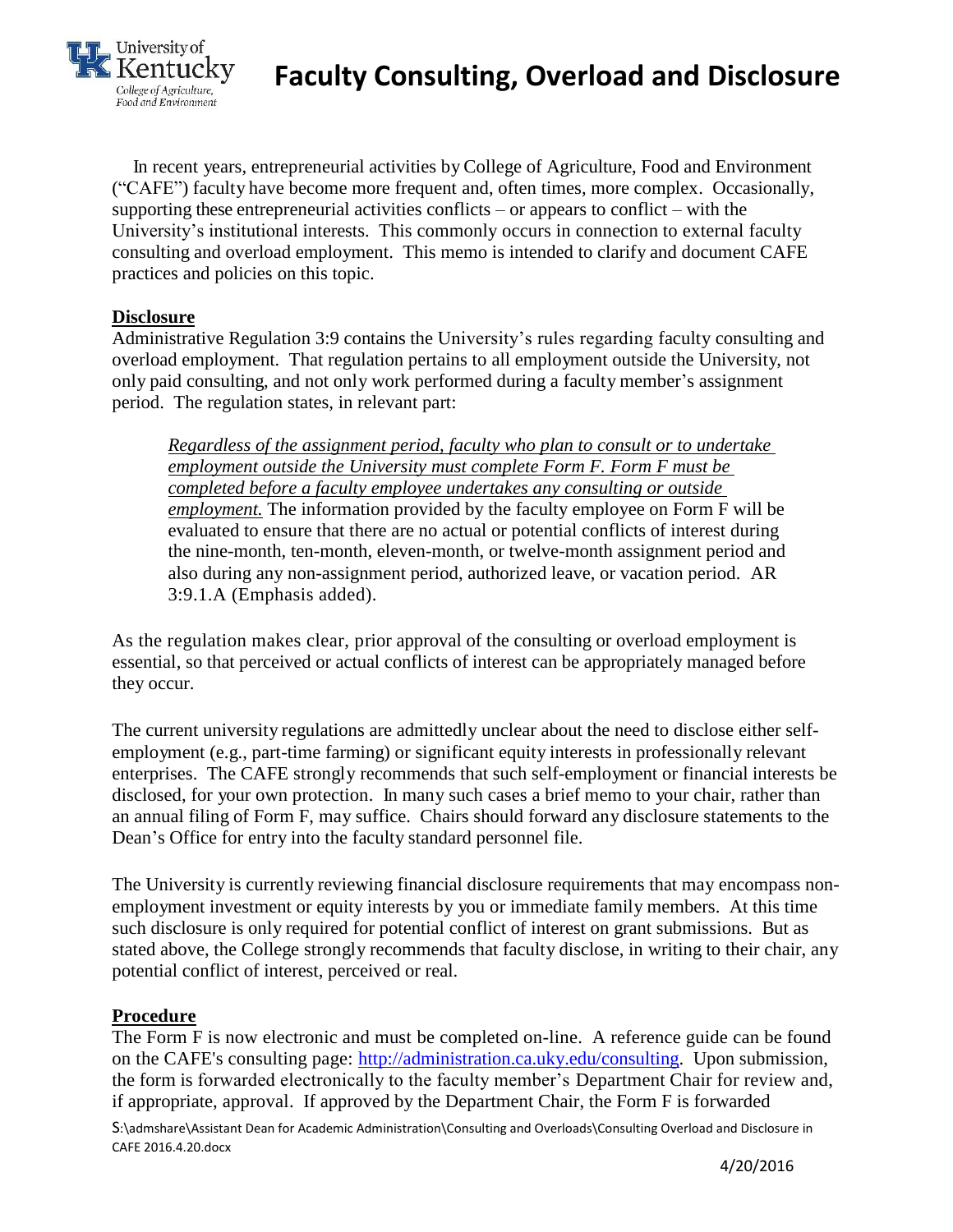

## **Faculty Consulting, Overload and Disclosure**

electronically to the Dean for additional approval. The faculty member is notified electronically upon final approval.

### **Limitations**

While AR 3:9 acknowledges the benefit of faculty involvement in the general community, it also recognizes that the primary obligation of the faculty is to the University, stating,"[T]he dean of a college, with the approval of the Provost, has the authority to limit external consulting and other overload employment for faculty in that college to less than the maximum extent when such limitation is necessary to meet the college's commitments to instruction, research and service." AR 3:9.1.A

The land-grant mission of the CAFE is supported by specifically designated public funds to conduct research, service and extension, including state mandated programs. This public mandate, and the public investment supporting it, justifies limitations on internal or external overload for faculty, and some cases of outside employment, that are specific to the CAFE. Therefore, activities that may be approved for supplemental, external compensation in some colleges may not be appropriate in the CAFE.

Faculty and administrators should be aware of the following:

- It has long been the policy of the CAFE not to approve more than 30 total days per year of external consulting and/or other overload activities.
- Faculty with an Extension DOE exceeding 10% will rarely, if ever, be approved for paid consulting within Kentucky.
- Potential conflicts of interest arising from paid consulting may be interpreted more broadly for faculty with Experiment Station or Extension appointments than specified in AR 3.9, and may result in the activity not being approved. AR 3.9 emphasizes conflicts with the interests of the University of Kentucky. The CAFE considers conflicts with the public interest to be sufficient grounds to disapprove paid consulting.
- Paid consulting funded by University of Kentucky accounts (grant, gift or endowment) is discouraged and will generally not be approved.

Internal Overload Guidelines

- Unless stated otherwise, all guidelines below apply to 12-month faculty throughout the calendar year, and to 9-month faculty during the period August 16 through May 15.
- Internal overload compensation for instructional activities within the CAFE is not routinely approved. This does not apply to summer instruction for nine-month faculty, emergency teaching assignments, or some special projects or agreements.
- Under no circumstances will faculty receive both supplemental compensation and Distribution of Effort credit the same teaching activity.
- Faculty will normally not be approved for teaching overload in a degree program that their department directs, or co-directs in the case of multi-department programs. Exceptions may be made, by mutual agreement of the chair and faculty member, and

S:\admshare\Assistant Dean for Academic Administration\Consulting and Overloads\Consulting Overload and Disclosure in CAFE 2016.4.20.docx